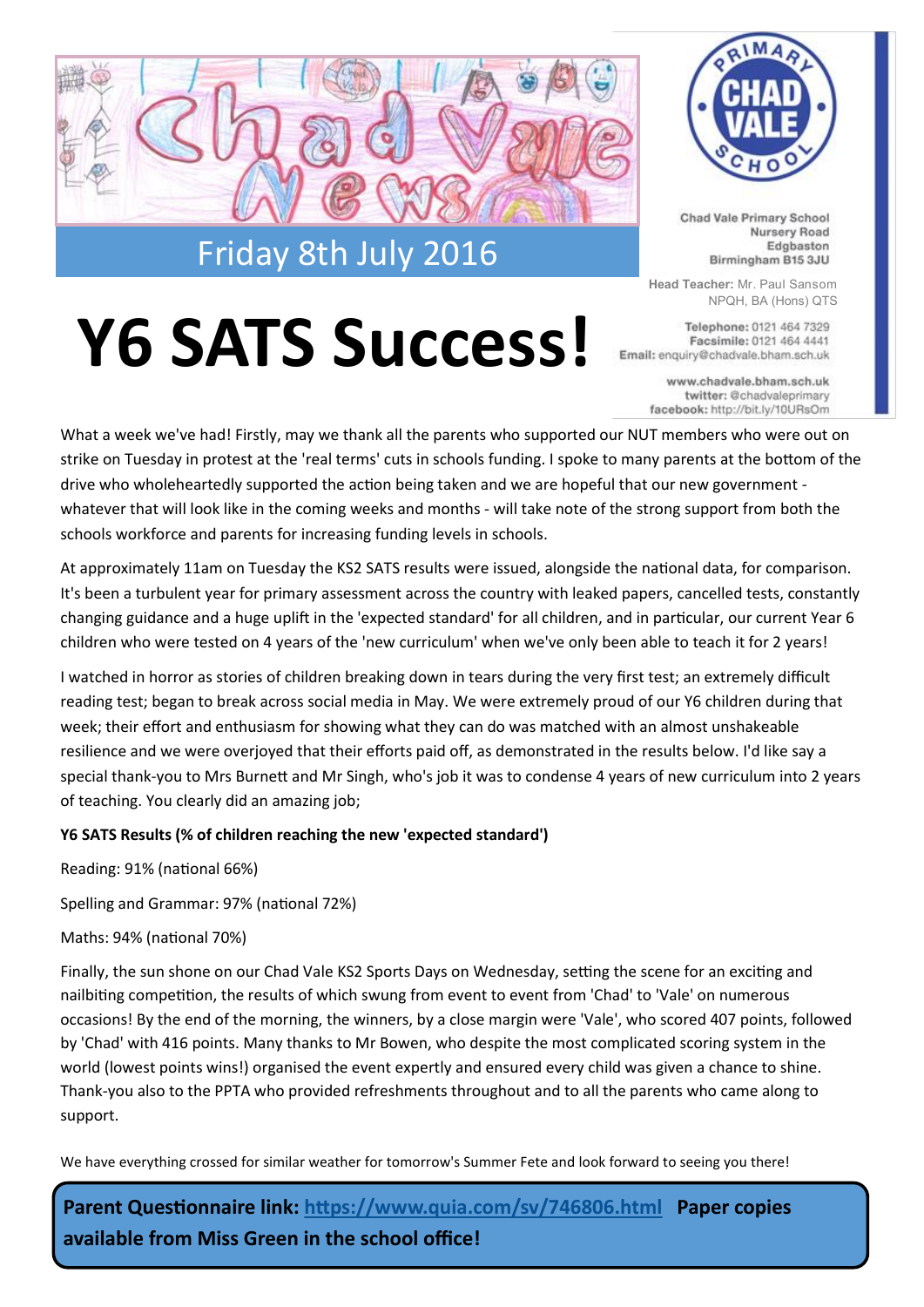## **Healthy & Active @ Chad Vale Inter Form Sport - Level 1 Games**

#### **School Games Day 2016!**



On Wednesday morning our KS2 pupils took part in our end of year sports festival and for the first time in weeks the sun came out!! Each class chose to represent a nation they had studied this year and wear the nation's colours. For example 4 Vale, having recently run a Spanish style tapas restaurant as part of their business challenge, represented Spain, so the pupils all wore red or yellow clothes. This mixture of colour, combined with the support and encouragement the pupils offered their class mates,

created an excellent atmosphere. There were plenty of brilliant performances on display with pupils showing determination to succeed, whilst remaining sporting and respectful of their opponents. We also



got to use our new long jump pit for the first time!

The School Games Day is the final event in our Inter Form Sport Competition and see the Chad



classes taking on the Vale classes in each year group in a combination of traditional sports day activities and range of the Level 1 and 2 Sports our pupils have competed in this year. Every pupil taking part was able to score points for

their team based on their performance. All the pupils from Chad classes were added up to give a Chad total and the same done for Vale pupils. By the end of the event the teams had scored over 800 points between them and were separated by only 9 points! For the second year in a row however, it was Vale who triumphed in the KS2 School



Games day adding another 3 points to their total in the overall Inter Form Sport

standings.

they are able to come back next year and support us with our School Games Day

Finally a special mention must go to the Young Sports Leaders from Lordswood Girls' School. 15 Leaders volunteered to help on the day, officiating events, keeping scores and supporting our pupils.



#### **Rounders**

2017. Thank you.

Year 4 were finally able to play their rounders match on Wednesday afternoon, after the original fixture was rained off last week. Chad teams had won the Year 5 and 6 fixtures and opened up an 11 point lead in the overall standing, so 4 Vale were desperate to secure victory. Chad batted first and despite a slow start, began to score more freely in the latter part of their innings, with the Vale fielders struggling to get the Chad batters out. Chad were confident they could defend their score of 3.5 rounders and some excellent fielding from Lucas and Sohaib saw them dismiss the Vale team before they had completed their allocated 30 balls. However, some powerful hitting from Rico, Satveer and Jenny saw 4 Vale overtake 4 Chad's score and win the game by 4.5 rounders to 3.5! Victory secured another 3 points towards Vale total in the overall competition standings

*Chad now lead the overall standings 56-51.*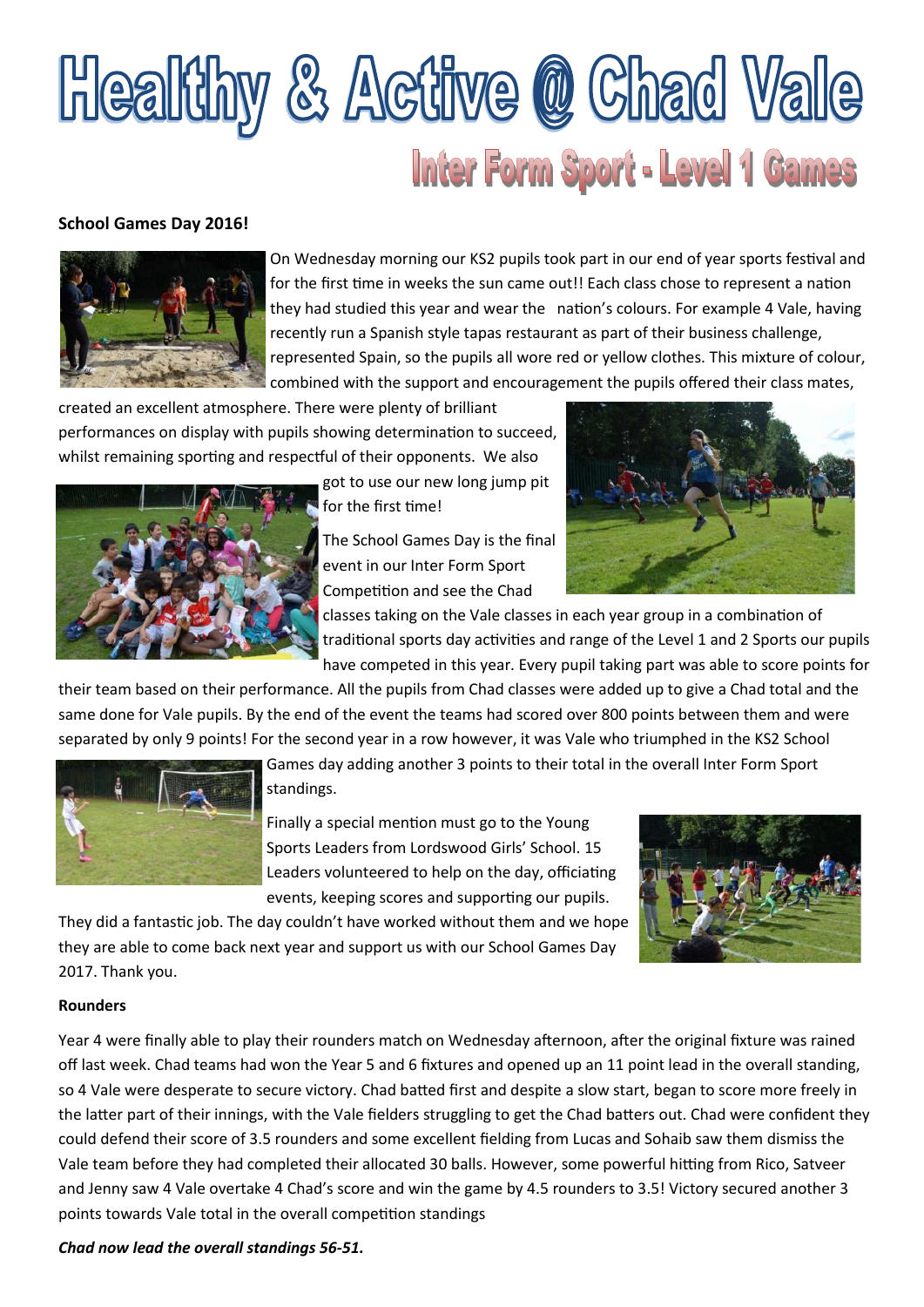

**We are pleased to announce that Chad Vale's Book Bench will be displayed at Harborne Library from the 20th July to early September.** Book benches from other schools will be displayed at venues across the city, creating an exciting trail and helping to foster a



love of reading and storytelling. Please visit www.the bigread.org.uk to download a free trail map, and to find out about events taking place over the summer, including the CBBC's 'Awesome Authors' trail launch at the Library of Birmingham on 16th and 17th July.

Birmingham's Big Read project has been an enormous success, raising £300 000 for a new eye centre at the Children's Hospital. Thank you to the PPTA for funding our bench, and to everyone who took part in our charity pyjama day and cake sale!

After a fabulously creative 'Big Read' art week, staff are busy putting up displays. Please come and look at our flying aliens, models of R2D2, colourful Mr Men and Little Misses, Flat Stanleys, WW2 landscapes, characters from traditional tales and more!



#### **OLIVIA – THE MUSICAL' LEAVERS PRODUCTION 2016**

Year Six are delighted to invite you and your family to the performance of their musical extravaganza, *'Olivia'*. Over the past few weeks, we have been working incredibly hard to bring our 2016 leavers' production to life! '*Olivia'* tells the tale of a poor, plucky young orphan and her adventures through Victorian London meeting some famous faces along the way.

The performances are on **Wednesday 13th** and **Thursday 14th July** in the school hall. There are two performances on the 13<sup>th</sup> (a matinee at 2pm and an evening performance at 6pm) and one on the Thursday, evening only at 6pm. Please complete the slip below and return to the school office or your child's class teacher with details of how many tickets you would like. Please note that we will try to accommodate everyone, but it is first come, first served so get your ticket requests in quickly. Your tickets will then be passed back to you via your child's class teacher. You are, of course, welcome to attend more than one performance!

——————————————————————————————————————————————————————-

In addition to the performances, Year Six will also be selling programmes and refreshments as part of their business challenge. We look forward to seeing you!

Kind regards,

Mrs Burnett

Class Teacher – Year Six

#### **TICKETS FOR 'OLIVIA' LEAVERS PERFORMANCES:**

Child's name:……………………………………………………..Class:……………………………………………

I would like to reserve the following tickets (*please indicate number of tickets you would like) :*

| Wed $13^{th}$ July Matinee 2pm $\vert$ tickets | Thurs 14 <sup>th</sup> July Eve 6pm | tickets |
|------------------------------------------------|-------------------------------------|---------|
|                                                |                                     |         |

Wed 13<sup>th</sup> July Evening **6pm** ..........tickets